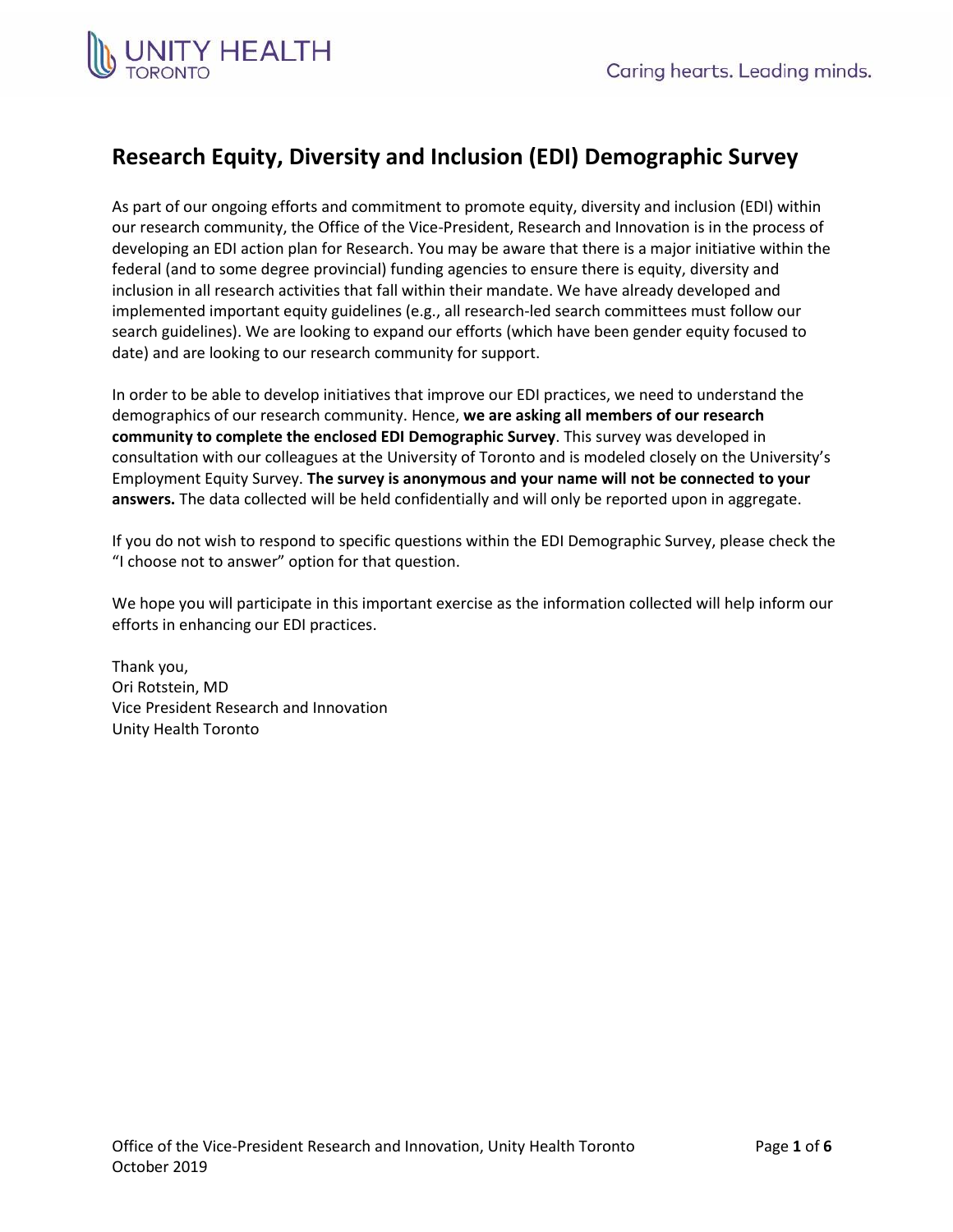

### **1. Please choose your appointment/employment category:**

### *Choose one answer*

- o Scientist, Associate Scientist, or Project Investigator
- o Postdoctoral Fellow
- o Graduate Student
- o Research Staff (e.g., Research Coordinators, Technicians, Lab Managers, and Research Associates)
- o Support Staff (e.g., Research Administrators, Facilities, Ethics)
- o Research Volunteer
- o Research Visitor
- o I choose not to answer

### **2. Which of the following disciplines BEST describes your research?**

*Choose one answer*

- o Basic Science/Translational Research
- o Clinical Research
- o Health Services and/or Policy Research
- o Not applicable
- o I choose not to answer

## **Gender and Gender Identity**

The options identified below are based on the terminology used by the Ontario Human Rights Commission in the *[Policy on Discrimination and Harassment Because of Sexual Orientation](http://www.ohrc.on.ca/en/policy-discrimination-and-harassment-because-sexual-orientation)* and the *[Policy on Preventing Discrimination Because of Gender Identity and Gender Expression](http://www.ohrc.on.ca/en/policy-preventing-discrimination-because-gender-identity-and-gender-expression)*.

*<sup>1</sup> Trans refers to a person who identifies with a gender other than the one assigned to them at birth, or to a person whose gender identity and gender expression differs from stereotypical masculine and feminine norms. It is also used as an umbrella term for those who identify as transgender, transsexual, trans, gender variant, gender non-conforming, genderqueer, or an analogous term.* 

*<sup>2</sup>Two-spirit refers to a person who identifies as having both a masculine and a feminine spirit, and is used by some Indigenous people to describe their sexual, gender and/or spiritual identity.*

*<sup>3</sup>Non-binary is a spectrum of gender identities that are not exclusively masculine or exclusively feminine—identities that are outside the gender binary.*

### **3. Do you self-identify as:**

*Choose all that apply*

- □ Woman
- $\square$  Man
- $\Box$  Trans<sub>1</sub>
- $\Box$  Intersex
- $\Box$  Two-Spirit<sub>2</sub>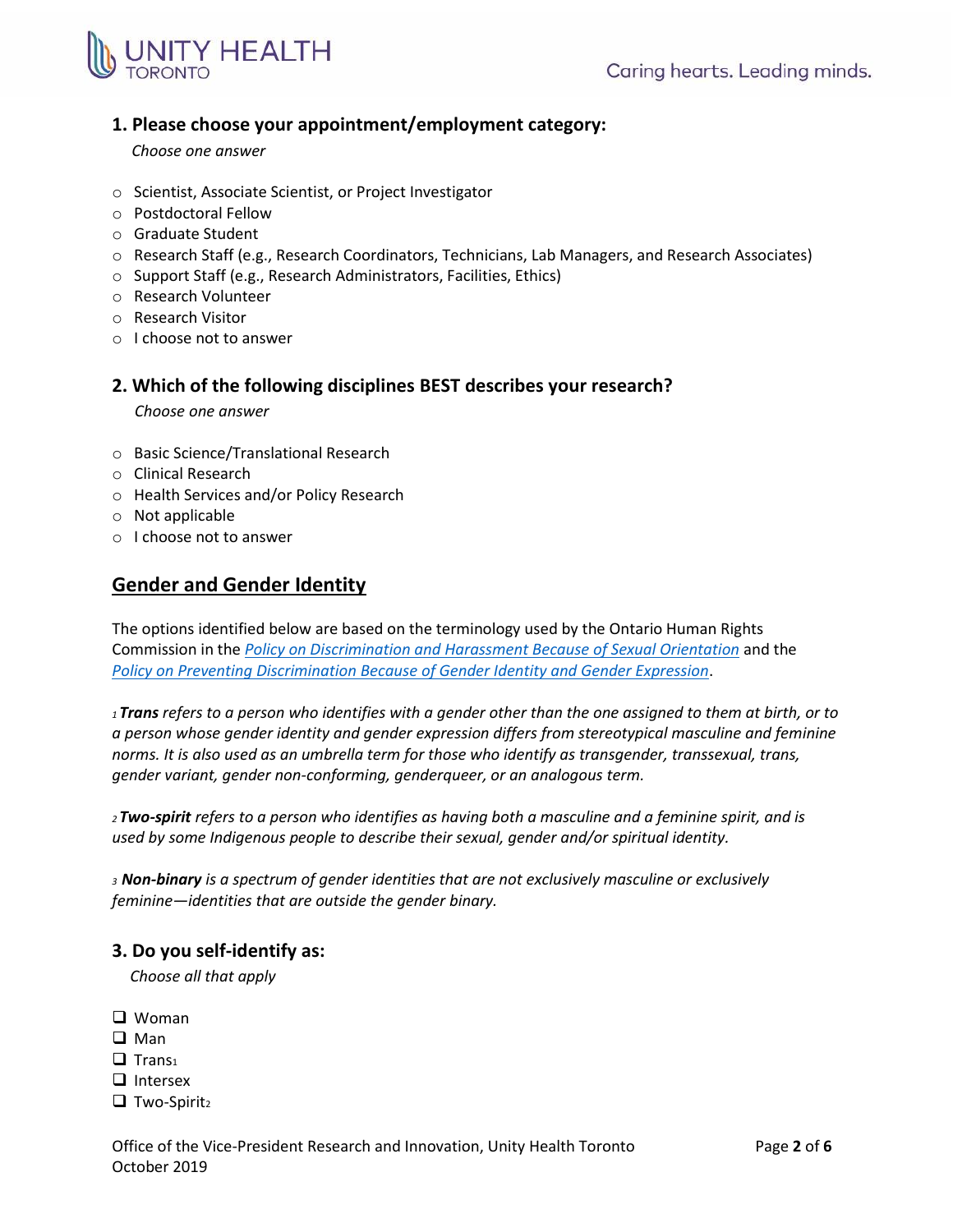

 $\Box$  Non-Binary<sub>3</sub>  $\Box$  I choose not to answer

 $\Box$  Another gender identity (please specify)

## **Sexual Orientation**

The options identified below are based on the terminology used by the Ontario Human Rights Commission in the *[Policy on Discrimination and Harassment Because of Sexual Orientation](http://www.ohrc.on.ca/en/policy-discrimination-and-harassment-because-sexual-orientation)* and the *[Policy on Preventing Discrimination Because of Gender Identity and Gender Expression](http://www.ohrc.on.ca/en/policy-preventing-discrimination-because-gender-identity-and-gender-expression)*.

### **4. Do you self-identify as:**

*Choose all that apply* 

| $\Box$ Straight/Heterosexual                         |  |
|------------------------------------------------------|--|
| $\Box$ Gay                                           |  |
| $\Box$ Lesbian                                       |  |
| $\Box$ Bisexual                                      |  |
| $\Box$ Queer                                         |  |
| $\Box$ Two-Spirit                                    |  |
| $\Box$ I choose not to answer                        |  |
| $\Box$ Another sexual identity/term (please specify) |  |

### **Persons with Disabilities**

Based on the definitions from th[e Federal Contractors Program](https://www.canada.ca/en/employment-social-development/programs/employment-equity/federal-contractor-program.html#afed), "persons with disabilities" are persons who have a long-term or recurring physical, mental, sensory, psychiatric or learning impairment(s) **AND** A) who consider themselves to be disadvantaged in employment by reason of that impairment, **OR**  B) believe that an employer or potential employer is likely to consider them to be disadvantaged in employment by reason of that impairment.

This also includes persons with disabilities who have been accommodated in their current job or workplace.

Some examples of disabilities are noted below. Please note that these definitions follow medical definitions of disability.

- *Acquired brain injury*
- *ADHD*
- *Autism spectrum disorder*
- *Chronic health disability (e.g. Crohn's disease, hemophilia, epilepsy, asthma, diabetes, HIV/AIDS, cancer, etc.)*
- *Co-ordination/dexterity disability (e.g. arthritis, cerebral palsy, cystic fibrosis, multiple sclerosis)*
- *Deaf, deafened, hard of hearing*
- *Learning disability*
- *Mental health disability (e.g. schizophrenia, chronic depression, anxiety disorder, bipolar disorder, etc.)*

Office of the Vice-President Research and Innovation, Unity Health Toronto Page **3** of **6** October 2019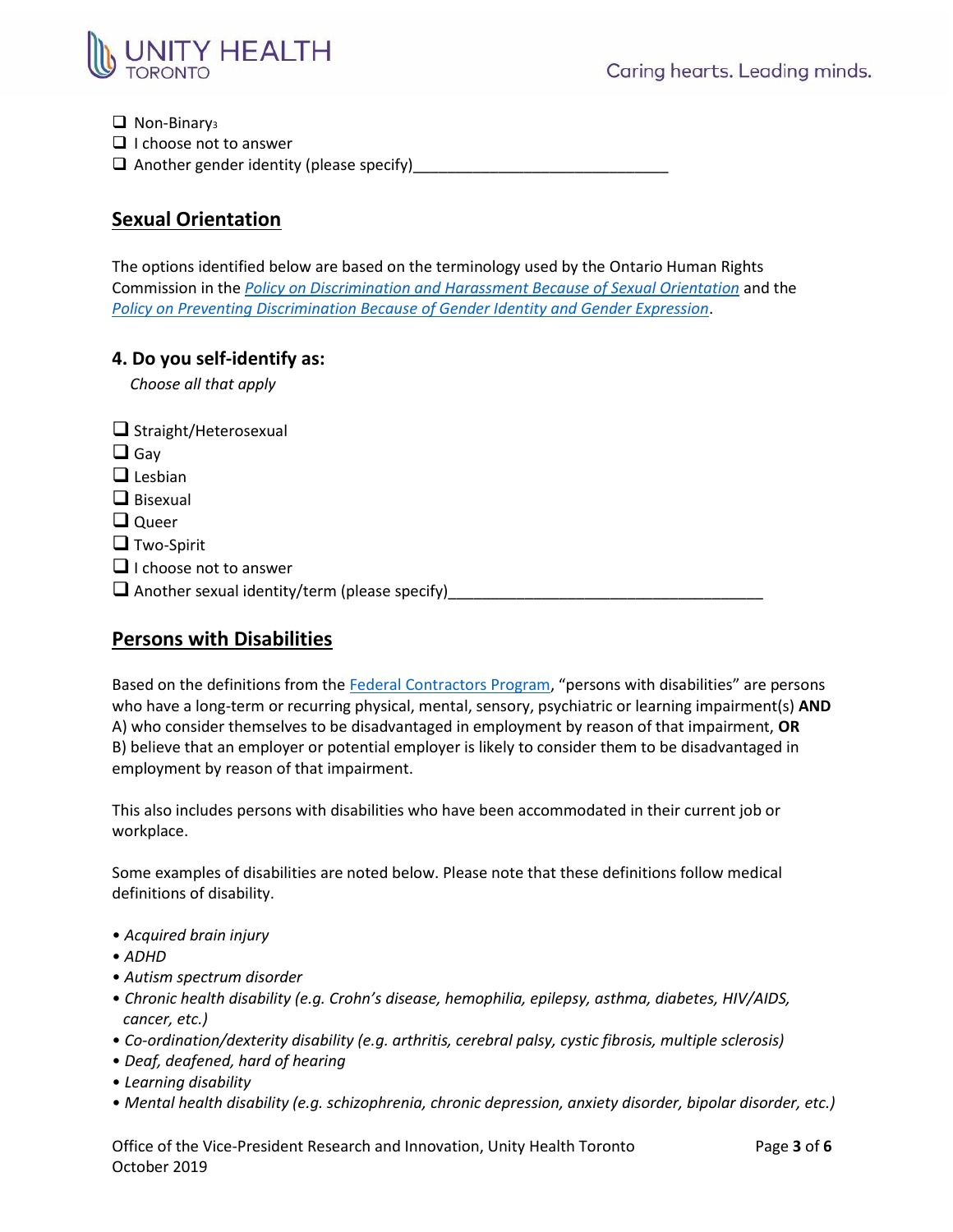

- *Mobility disability (e.g. amputations, paraplegia, reliance on walker/ scooter/ or mobility aid due to disability)*
- *Speech impairment (e.g. aphasia, stuttering, cluttering, etc.)*
- *Vision loss or impairment/legally blind (not correctable by glasses or contact lenses)*

### **5. Do you self-identify as a person with a disability?**

*Choose one answer*

- o Yes
- o No
- o I choose not to answer

*4Non-visible or "invisible disability" is a term commonly used to describe a disability which is nonevident or not readily apparent to others* 

### **6. If yes, please indicate the type(s) of disability you have:**

*Choose one answer*

- o Visible
- o Non-Visible<sup>4</sup>
- o Both
- o I choose not to answer

## **Indigenous Peoples in North America**

An "Indigenous person" could be First Nations (status, non-status, treaty or non-treaty), Métis, Inuit, Native American, Alaska Native, or Native Hawaiian.

### **7. Do you self-identify as an Indigenous person?**

*Choose one answer*

- o Yes
- o No
- o I choose not to answer

### **8. If yes, please identify which of the following best applies to you.**

*Choose all that apply*

- $\Box$  First Nations
- **Q** Métis
- $\Box$  Inuit
- □ Native American/North American Indian, Alaska Native, or Native Hawaiian (United States)
- $\Box$  I choose not to answer
- Another Indigenous identity (please specify) \_\_\_\_\_\_\_\_\_\_\_\_\_\_\_\_\_\_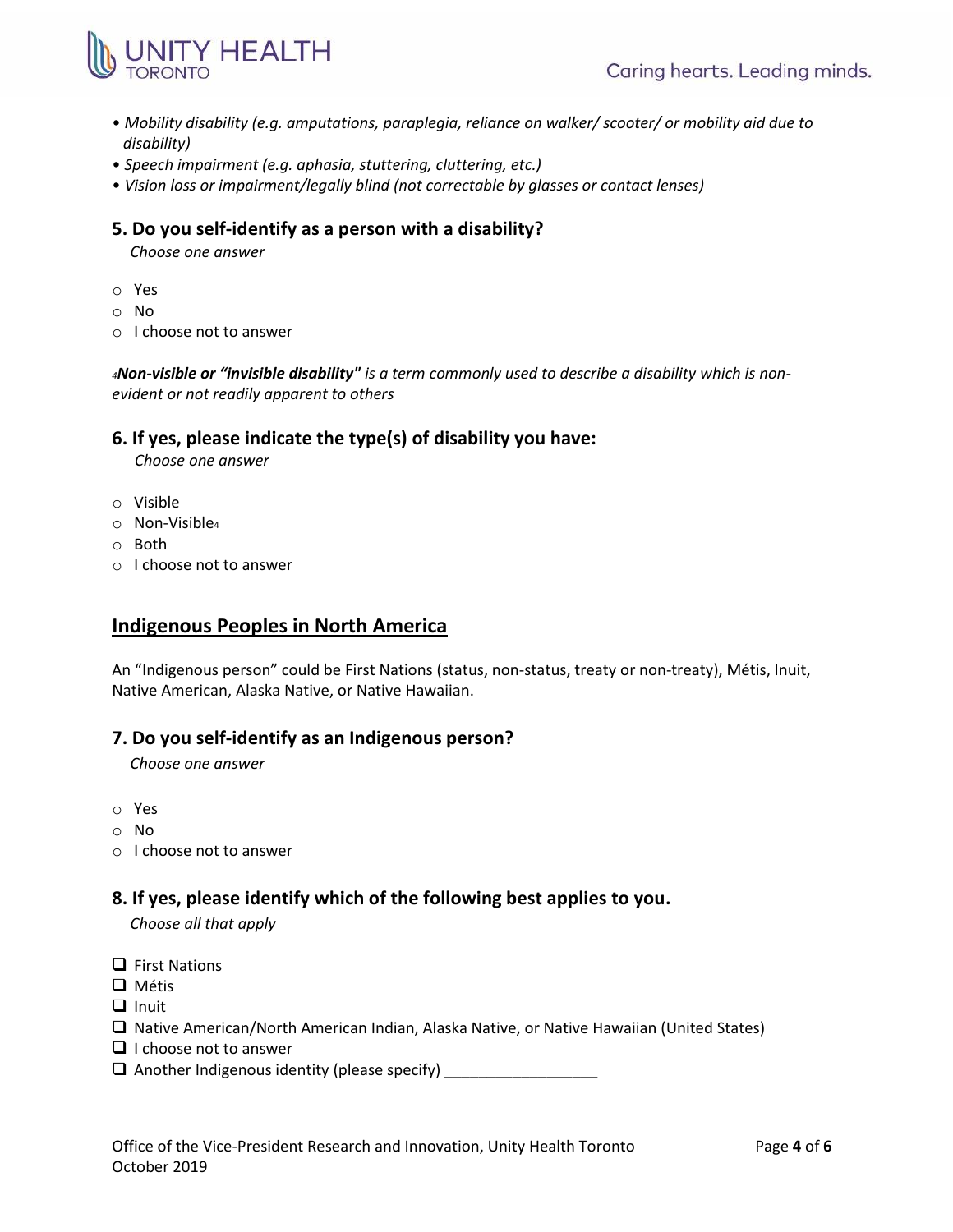# NITY HEALTH

## **Race**

The options below originated from the categories used for collection of data and statistical purposes by the Federal [Contractors Program](https://www.canada.ca/en/employment-social-development/programs/employment-equity/federal-contractor-program.html#afed) and the [Government of Ontario Data Standards for the Identification](https://www.ontario.ca/document/data-standards-identification-and-monitoring-systemic-racism)  [and Monitoring of Systemic Racism.](https://www.ontario.ca/document/data-standards-identification-and-monitoring-systemic-racism)

### **Black**

- African (e.g., Ghanaian, Kenyan, Somali)
- North American (e.g., African-American, African-Canadian)
- South and Central American (e.g. Brazilian, Panamanian)
- Afro-Caribbean (e.g., Barbadian, Jamaican, Grenadian)
- Afro-European (e.g. British, French, Spanish, Portuguese)

### **Latinx and/ or Hispanic**

- Central American (e.g., Mexican, Honduran)
- South American (e.g., Brazilian, Argentinian)
- Caribbean (e.g., Cuban, Jamaican, Haitian, Puerto Rican)
- European (e.g., Spanish, Portuguese)

### **East/Southeast Asian**

- East Asian (e.g., Chinese, Japanese, Korean)
- Southeast Asian (e.g., Malaysian, Filipino, Vietnamese, Cambodian, Thai, Indonesian, Laotian)

### **South Asian**

South Asian (e.g., Indian, Pakistani, Bangladeshi, Sri Lankan, Indo-Caribbean)

### **Middle Eastern**

- North African (e.g., Egyptian, Libyan, Moroccan, Tunisian)
- Middle Eastern / West Asian (e.g., Syrian, Lebanese, Iranian, Afghan, Turkish, Armenian, Israeli, Kurdish, Saudi Arabian)

#### **White**

- European (e.g., British, French, Polish, Russian)
- North American (e.g., American, Canadian)
- South American (e.g., Argentinian, Chilean)

\*As an **Indigenous person**, you do **not** need to answer Question 9. However, if you also identify with another racial group, please specify in this question.

### **9. What racial origins do you identify with?**

*Choose all that apply—you can select MULTIPLE answers*

- $\Box$  Black
- □ Latinx and/or Hispanic
- $\Box$  East/Southeast Asian
- $\Box$  South Asian
- □ Middle Eastern